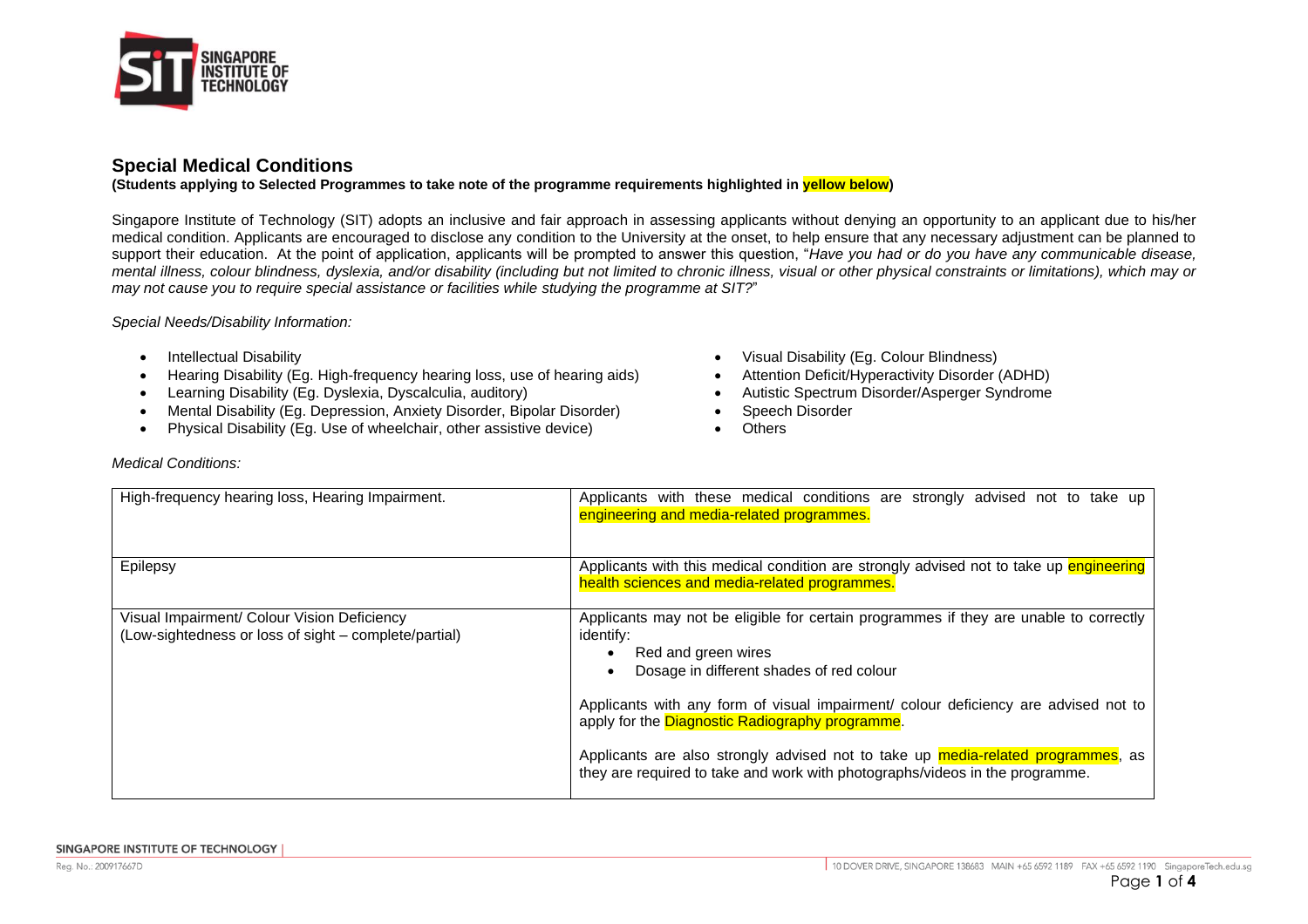

| <b>Tuberculosis</b>                                                  | Applicants will need to be affirmed by any registered general practitioner that they are   |
|----------------------------------------------------------------------|--------------------------------------------------------------------------------------------|
|                                                                      | no longer contagious.                                                                      |
| Medical condition or allergy to certain vaccinations required by the | Applicants who are unable to clear the medical requirements may not be allowed to          |
| programme                                                            | enrolled into the offered programme.                                                       |
| <b>Glove allergies</b>                                               | Students are to take note that such allergies may pose difficulties in their future career |
|                                                                      | (e.g glove allergies could impact students future employability in the pharmaceutical      |
|                                                                      | industry.                                                                                  |
| Other medical conditions                                             | Applicants are required to provide supporting medical documents so that necessary          |
|                                                                      | arrangement can be planned to render due assistance to them.                               |
|                                                                      |                                                                                            |

During the interview period, applicants are required to inform the Programme Leader or interviewing faculties on the special educational needs or medical condition.

# **Matriculation Medical Examination**

All admitted students are required to undergo a matriculation medical examination prior to the commencement of their studies at SIT and should be certified physically and mentally fit for the programme by the examining medical doctor. Students with any of the following medical conditions should inform their doctor accordingly during the matriculation medical examination. Students who do not satisfy the below requirements may not be eligible to pursue the course of study and should be prepared to make alternative educational plans. Students with special educational needs or medical conditions are required to provide supporting documents regarding their special needs/disability to the Registrar's Office so that necessary arrangements can be planned for them.

#### *Mandatory screening required for ALL programmes:*

- 
- 
- Cardiovascular • Visual Acuity Urinalysis Gastro-intestinal Musculoskeletal
- Eyes (other than myopia) Neurological Respiratory Psychiatric

SINGAPORE INSTITUTE OF TECHNOLOGY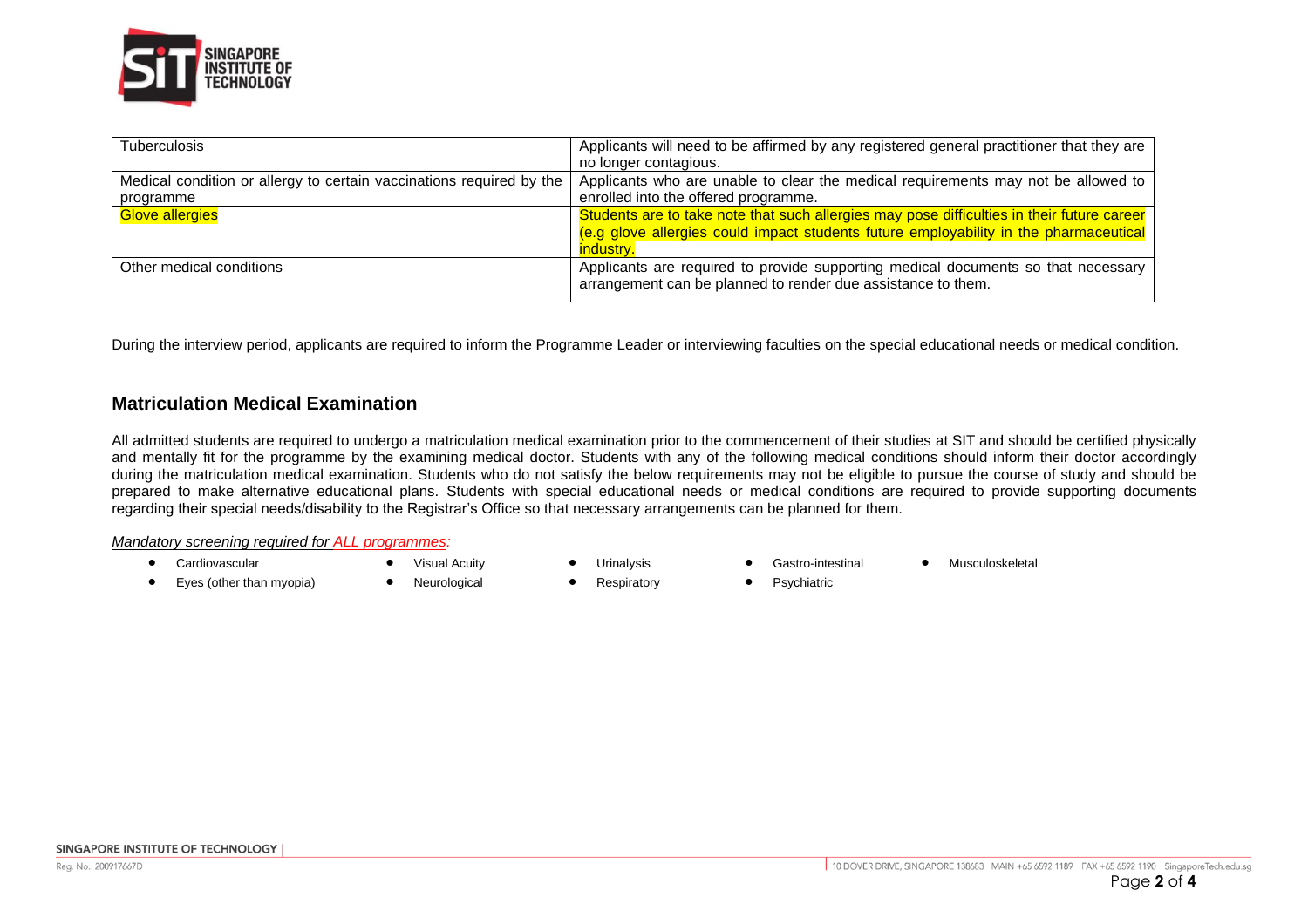

#### *Additional Mandatory Screening/Immunisation Records/ Additional Forms for the following selected programmes:*

For more details, please refer to thi[s link.](https://www.singaporetech.edu.sg/sites/default/files/Mandatory_Medical_Clearance.pdf)

| Screening/Immunisation/special tests required                                               |                          | <b>Additional Mandatory Screening</b> |                          |                                                    |            |            |                                               |                                   |                  |                                                     |                               |                                                                | <b>Additional Recommended</b> |                          |
|---------------------------------------------------------------------------------------------|--------------------------|---------------------------------------|--------------------------|----------------------------------------------------|------------|------------|-----------------------------------------------|-----------------------------------|------------------|-----------------------------------------------------|-------------------------------|----------------------------------------------------------------|-------------------------------|--------------------------|
| Programmes                                                                                  | Hepatitis A <sup>^</sup> | Hepatitis B <sup>^</sup>              | Hepatitis C <sup>^</sup> | Mumps,<br><b>Measles</b><br>& Rubella<br>$(MMR)^@$ | ÷          | itis+      | Pertussis Poliomyel Tuberculosis <sup>A</sup> | Varicella<br>(Chicken<br>$Pox)^@$ | HIV <sup>^</sup> | Full<br><b>Blood</b><br>Count<br>tests <sup>^</sup> | <b>Hearing</b><br><b>Test</b> | Application<br>For<br>Registration<br>as a Radiation<br>Worker | Hepatitis B <sup>^</sup>      | Hepatitis C <sup>^</sup> |
| Bachelor of Engineering in Pharmaceutical Engineering                                       |                          |                                       |                          |                                                    |            |            |                                               |                                   |                  |                                                     |                               |                                                                | <b>Yes</b>                    | Yes                      |
| Bachelor of Science in Occupational Therapy                                                 |                          | Yes                                   | Yes                      | Yes                                                | Yes        | <b>Yes</b> | <b>Yes</b>                                    | <b>Yes</b>                        |                  |                                                     |                               |                                                                |                               |                          |
| Bachelor of Science in Diagnostic Radiography                                               |                          | Yes                                   | Yes                      | Yes                                                | Yes        | <b>Yes</b> | Yes                                           | Yes                               |                  | Yes                                                 |                               | Yes                                                            |                               |                          |
| Bachelor of Science in Radiation Therapy                                                    |                          | Yes                                   | Yes                      | Yes                                                | Yes        | <b>Yes</b> | <b>Yes</b>                                    | <b>Yes</b>                        |                  | Yes                                                 |                               | Yes                                                            |                               |                          |
| Bachelor of Science in Physiotherapy                                                        |                          | Yes                                   | Yes                      | Yes                                                | <b>Yes</b> | <b>Yes</b> | <b>Yes</b>                                    | Yes                               |                  |                                                     |                               |                                                                |                               |                          |
| Bachelor of Science in Dietetics and Nutrition                                              |                          | Yes                                   | Yes                      | Yes                                                | <b>Yes</b> | Yes        | <b>Yes</b>                                    | Yes                               |                  |                                                     |                               |                                                                |                               |                          |
| Bachelor of Science in Speech and Language Therapy                                          |                          | <b>Yes</b>                            | <b>Yes</b>               | <b>Yes</b>                                         | <b>Yes</b> | Yes        | <b>Yes</b>                                    | <b>Yes</b>                        |                  |                                                     | <b>Yes</b>                    |                                                                |                               |                          |
| Bachelor of Engineering in Aircraft Systems Engineering                                     |                          |                                       |                          |                                                    |            |            |                                               |                                   |                  |                                                     | Yes                           |                                                                |                               |                          |
| <b>SIT-UofG Joint Degree</b>                                                                |                          |                                       |                          |                                                    |            |            |                                               |                                   |                  |                                                     |                               |                                                                |                               |                          |
| Bachelor of Science in Nursing                                                              |                          | Yes                                   | Yes                      | Yes                                                | <b>Yes</b> | Yes        | <b>Yes</b>                                    | Yes                               | Yes              |                                                     |                               |                                                                |                               |                          |
| <b>CIA Degree</b>                                                                           |                          |                                       |                          |                                                    |            |            |                                               |                                   |                  |                                                     |                               |                                                                |                               |                          |
| Bachelor of Business Administration in Food Business Management<br>(Baking and Pastry Arts) | Yes                      | Yes                                   |                          |                                                    |            |            |                                               |                                   |                  |                                                     |                               |                                                                |                               |                          |
| Bachelor of Business Administration in Food Business Management<br>(Culinary Arts)          | Yes                      | Yes                                   |                          |                                                    |            |            |                                               |                                   |                  |                                                     |                               |                                                                |                               |                          |

**^Students to proceed with the screening for immunity or infection**

**+Students to produce the immunisation records for immunity, else to proceed with the vaccination.**

**@Student to produce the immunisation records of previous vaccinations (min 2 doses) as proof of immunity OR to proceed with the screening for immunity.**

### **Note for Health Sciences programmes**

Ministry of Health (MOH) has mandated all healthcare students should be fully vaccinated against COVID-19 or certified to be medically ineligible for all COVID-19 vaccines under the National Vaccination Programme (NVP) or have recovered from COVID-19 within 180 days.